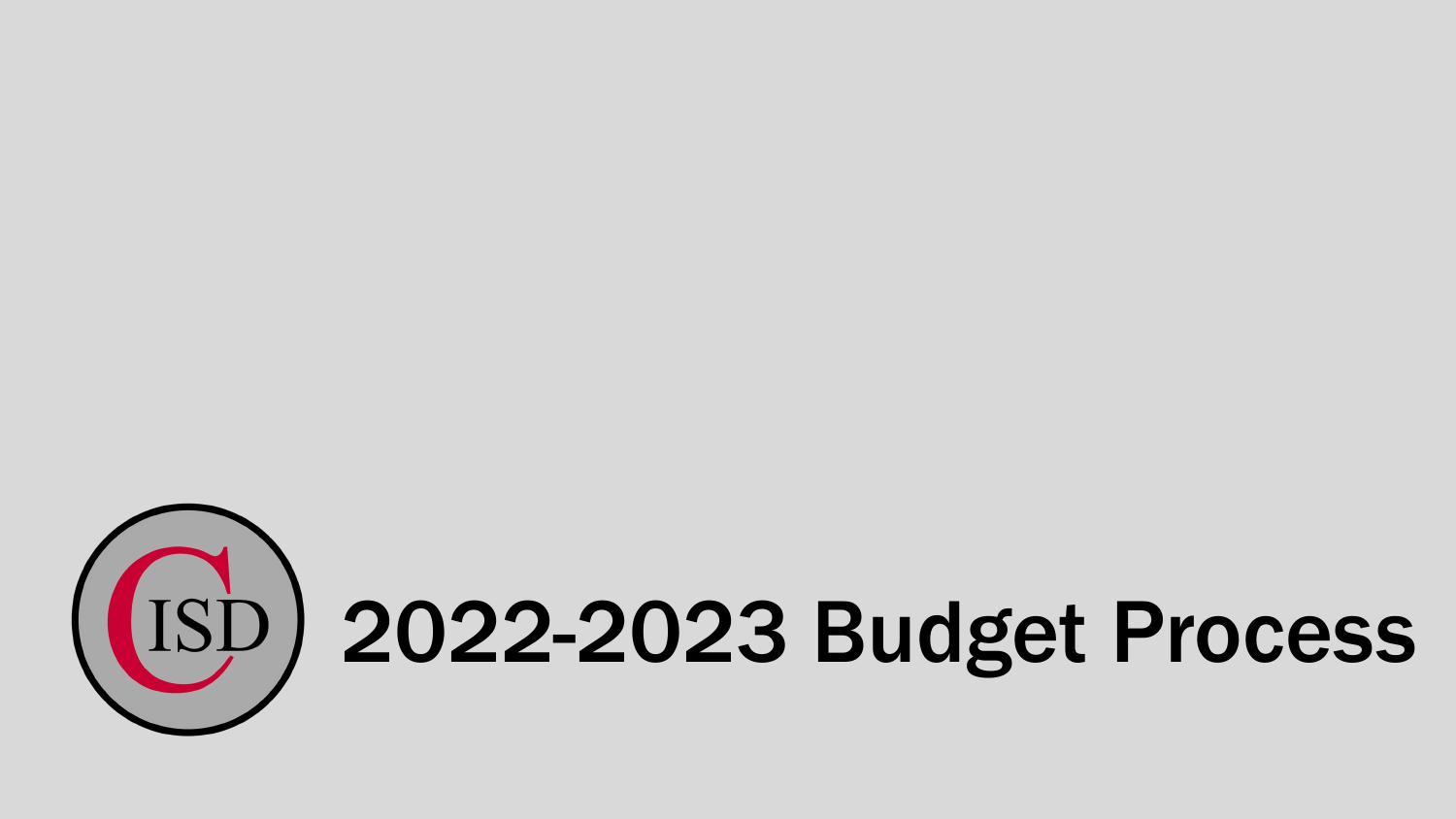

# **Topics for Discussion**

- 2021-22 Budget Performance to date
- 2022-23 Budget Process & Calendar
- 2022-23 Tax Rates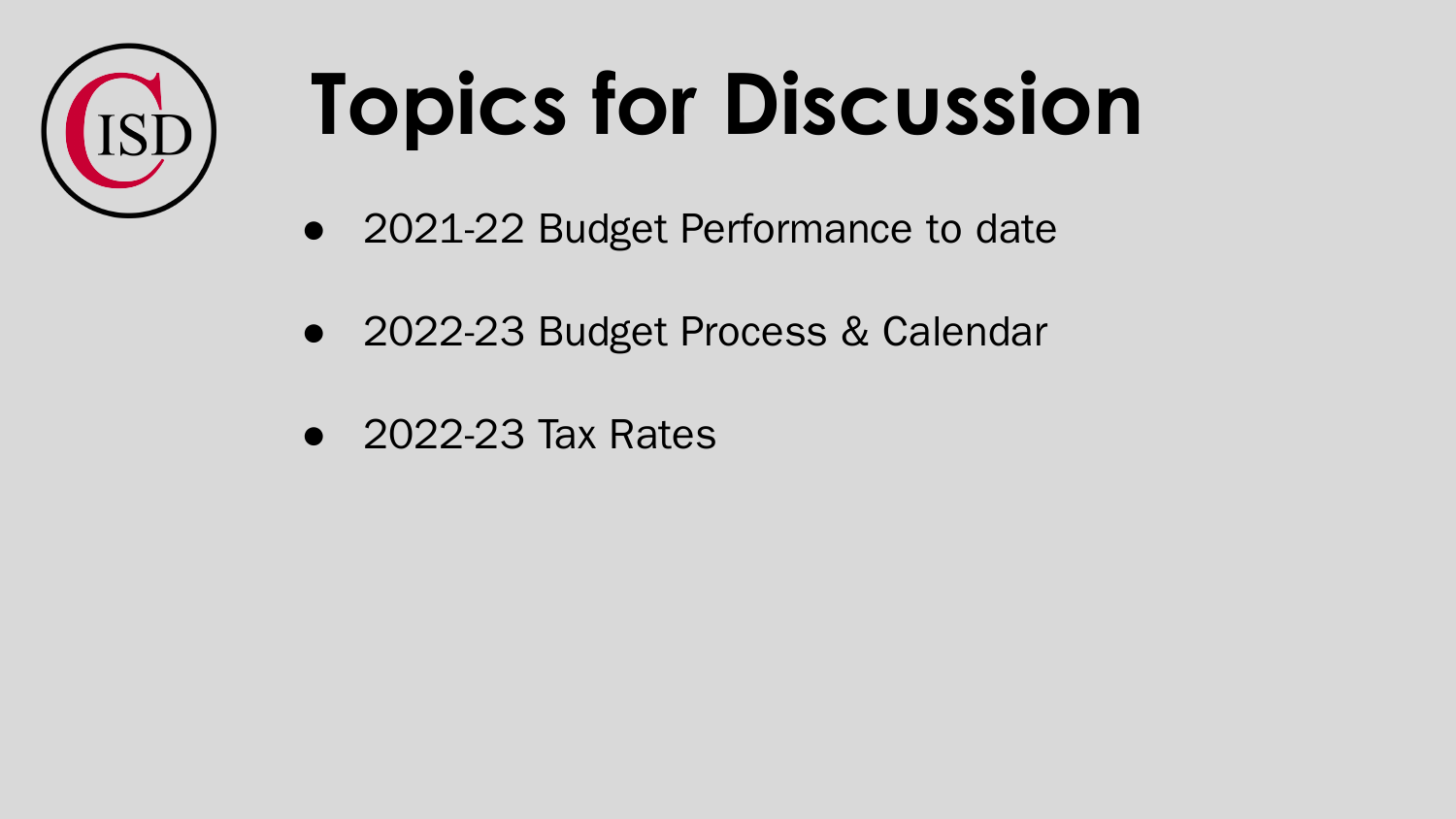

#### **2021-22 Budget Performance through January**

|                                                   | <b>Budgeted</b><br><b>Revenues</b>     | <b>Current</b><br><b>Revenues</b>     | <b>Current %</b> | <b>Projected</b> | <b>Projected %</b>             |
|---------------------------------------------------|----------------------------------------|---------------------------------------|------------------|------------------|--------------------------------|
| <b>General</b><br><b>Operating</b><br><b>Fund</b> | 163,125,216                            | 108,189,514                           | 66.3%            | 162,310,000      | 99.5%<br>~5815k<br>unfavorable |
|                                                   |                                        |                                       |                  |                  |                                |
|                                                   | <b>Budgeted</b><br><b>Expenditures</b> | <b>Current</b><br><b>Expenditures</b> | <b>Current %</b> | <b>Projected</b> | <b>Projected %</b>             |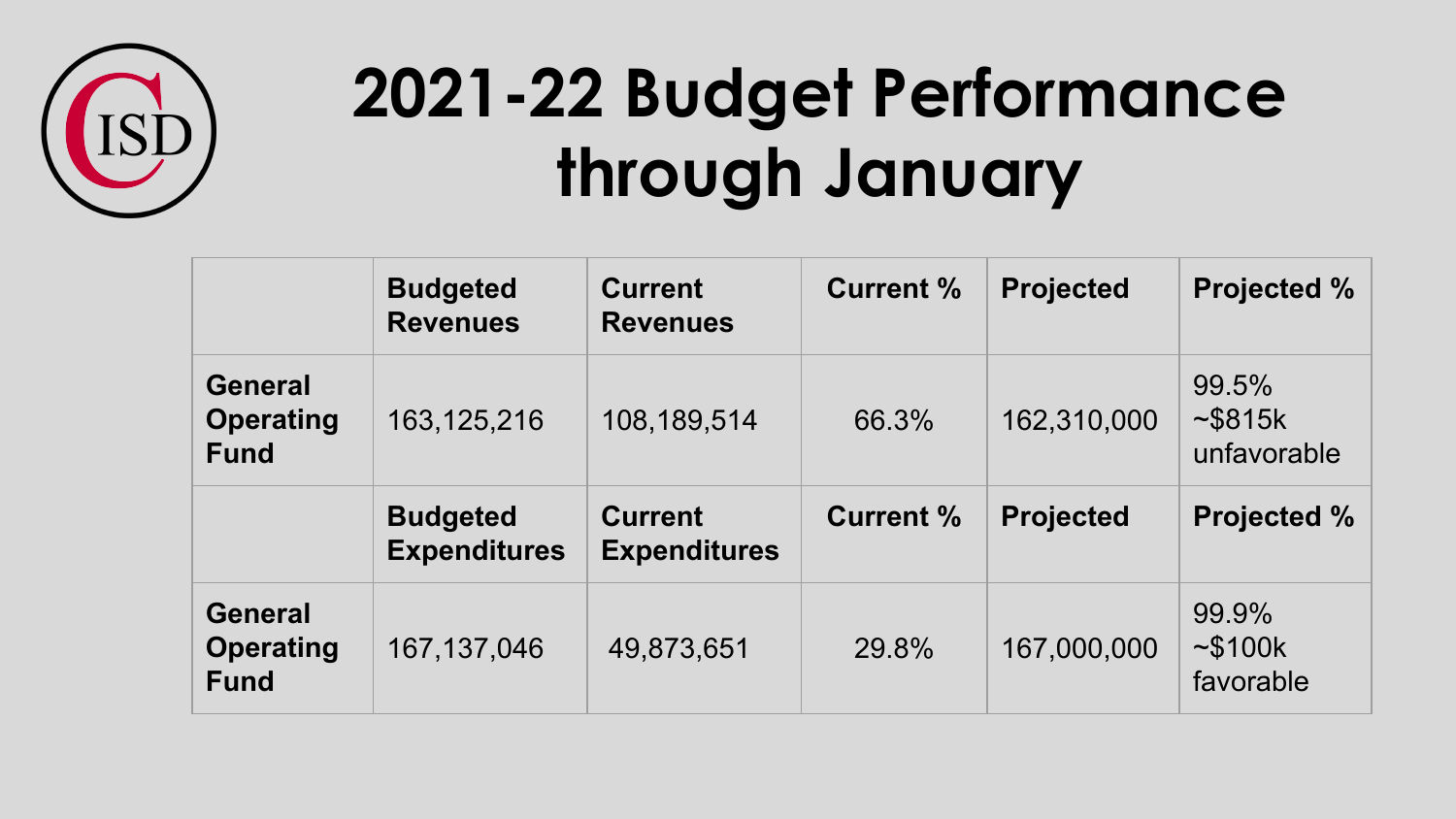

#### **Budget Process**

Development of Budget 22-23:

- **Budget Priorities**
- Capital requirements
- Needs resulting from the pandemic
- Compensation plan
- Staffing needs
- Funding sources and limitations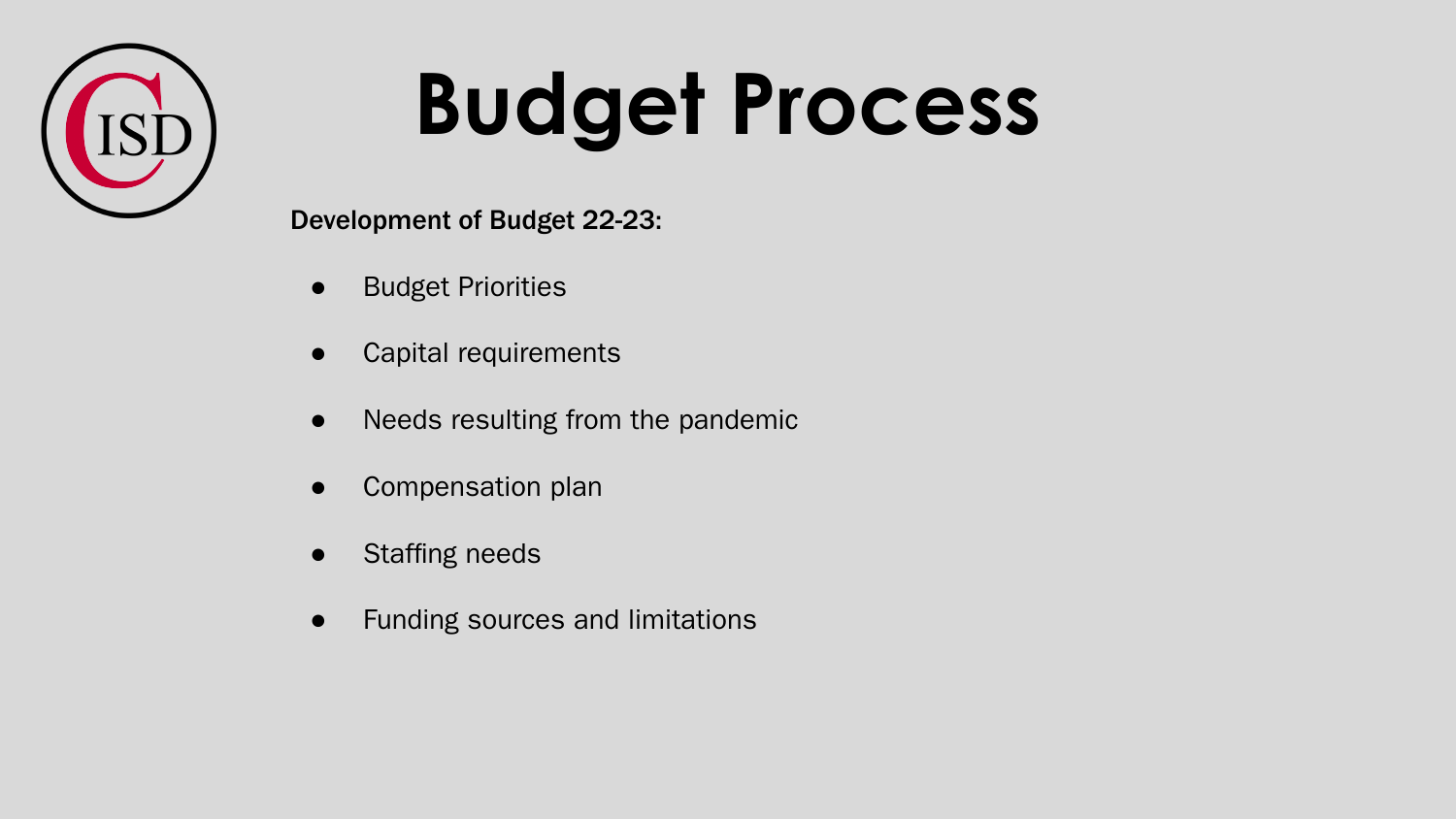

### **Budget Process**

Budget training/allotments for campuses and departments

Additional funding/staff requests evaluated

Development of revenue projections

- **Enrollment projections**
- Characteristics of learners enrolled
- Property value

Development of salary projections and total compensation

Budget scenarios and future projections

Evaluation, prioritization, and refinement until adoption of budget

Tax rate calculations and adoption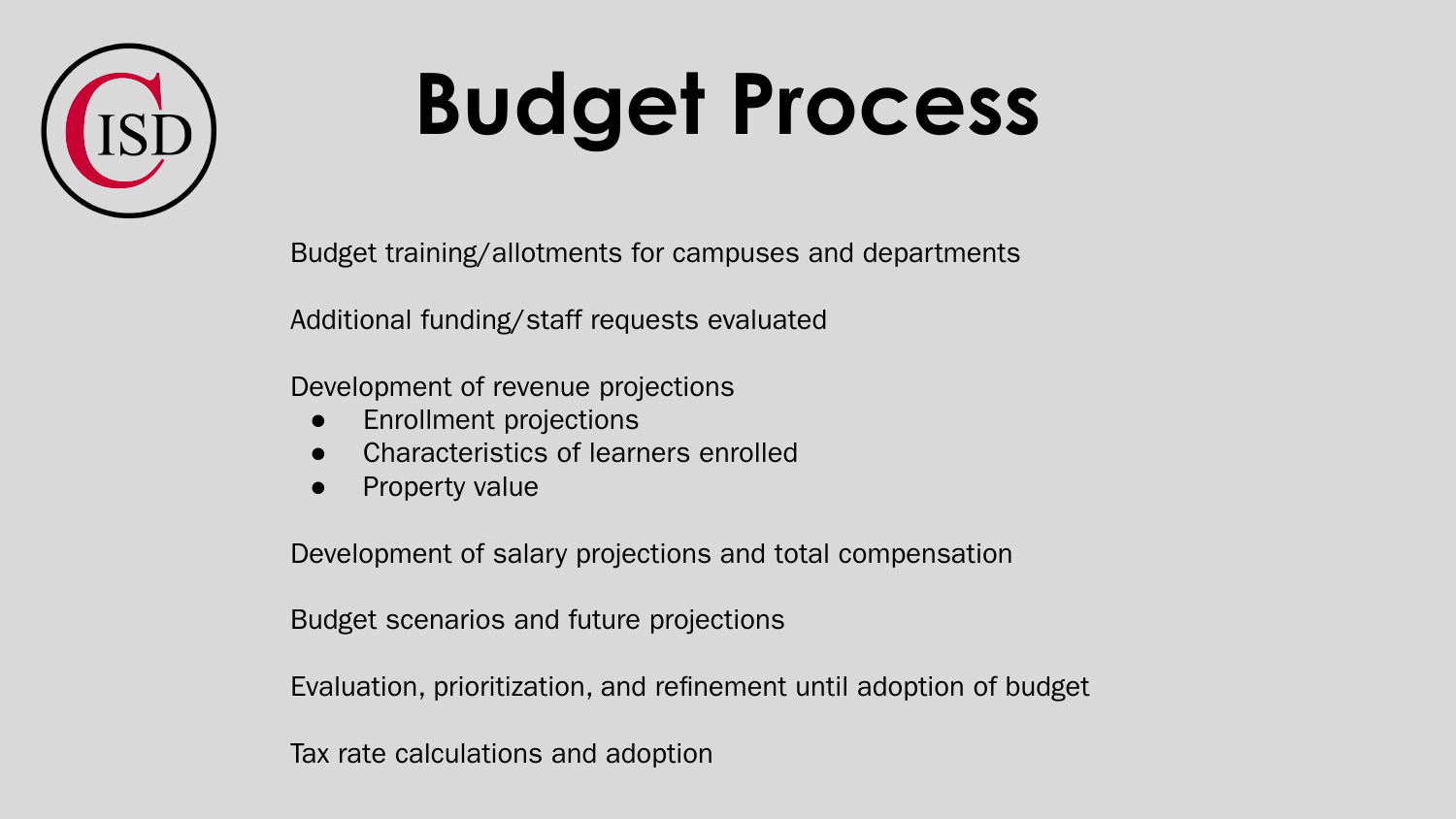

#### **2022-23 Budget Calendar**

|                               | SEP-DEC JAN FEB MAR APR MAY JUN JUL AUG |  |  |  |  |
|-------------------------------|-----------------------------------------|--|--|--|--|
|                               |                                         |  |  |  |  |
| <b>Enrollment Projections</b> |                                         |  |  |  |  |
| <b>Budget Prep</b>            |                                         |  |  |  |  |
| <b>Training</b>               |                                         |  |  |  |  |
| <b>Staffing</b>               |                                         |  |  |  |  |
| <b>Budget Reviews</b>         |                                         |  |  |  |  |
| <b>Payroll projections</b>    |                                         |  |  |  |  |
| <b>Revenue Estimates</b>      |                                         |  |  |  |  |
| <b>Board Discussion</b>       |                                         |  |  |  |  |
| <b>Certified Values</b>       |                                         |  |  |  |  |
| <b>Adopt Budget/Tax Rate</b>  |                                         |  |  |  |  |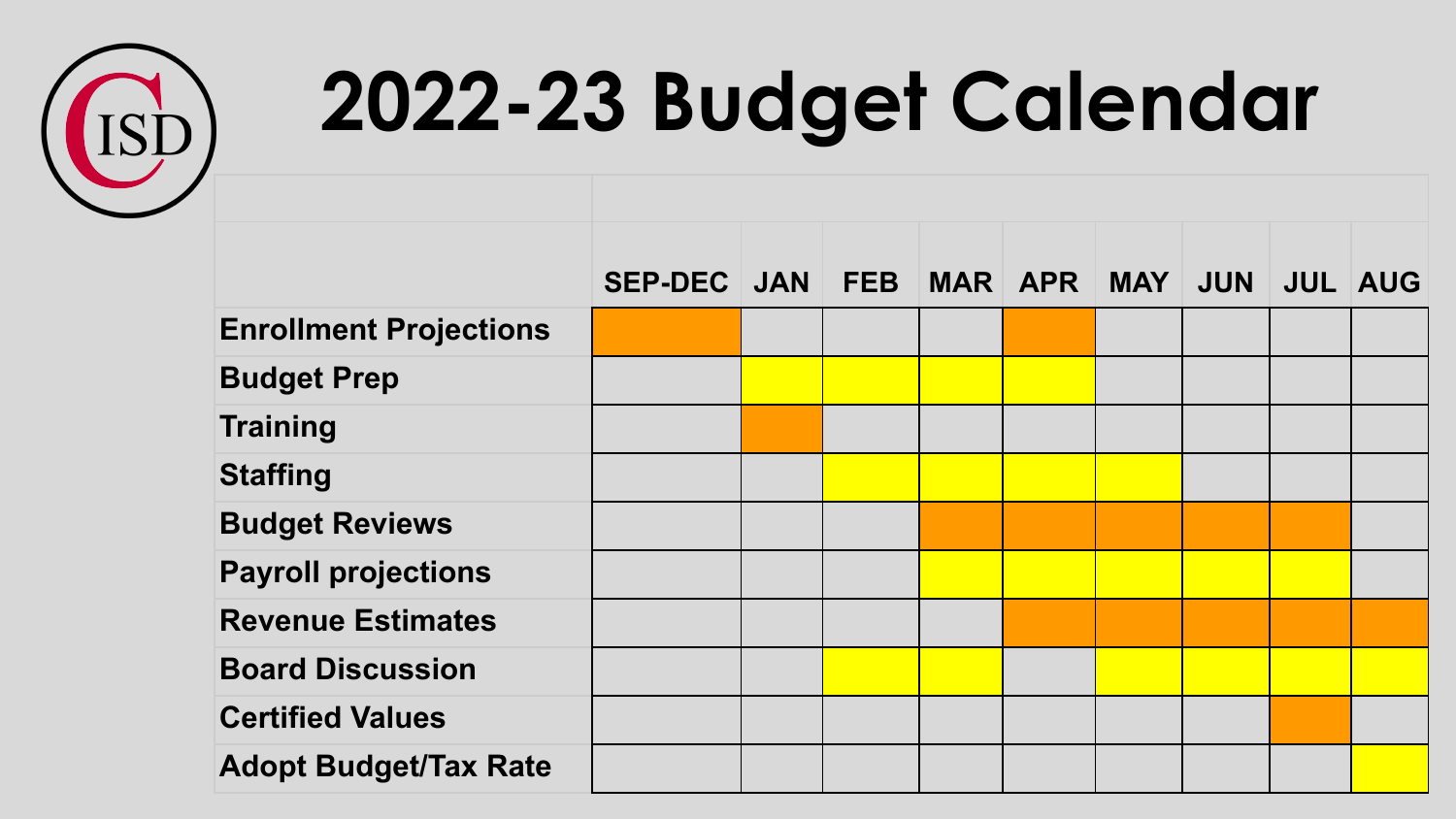

## **2022-23 Budget Calendar**

| Jan/Feb: |  |  |  |  | Budget Training. Develop budget priorities. |
|----------|--|--|--|--|---------------------------------------------|
|----------|--|--|--|--|---------------------------------------------|

- February 28: Board meeting report budget process
- March 7: Board workshop budget priorities and funding sources
- March 9: Budgets and Additional Funding requests due
- April/May: 1st Board budget workshop; 5:30pm
- June 6: 2nd Board budget workshop; 5:30pm compensation plan
- July 25: Certified property values published
- August 1: 3rd Board budget workshop; approval of Truth-in-Taxation
- August 22: Public hearing on budget and tax rates; 5:30pm
- August 22: Approval of budget and tax rates; 6:00pm